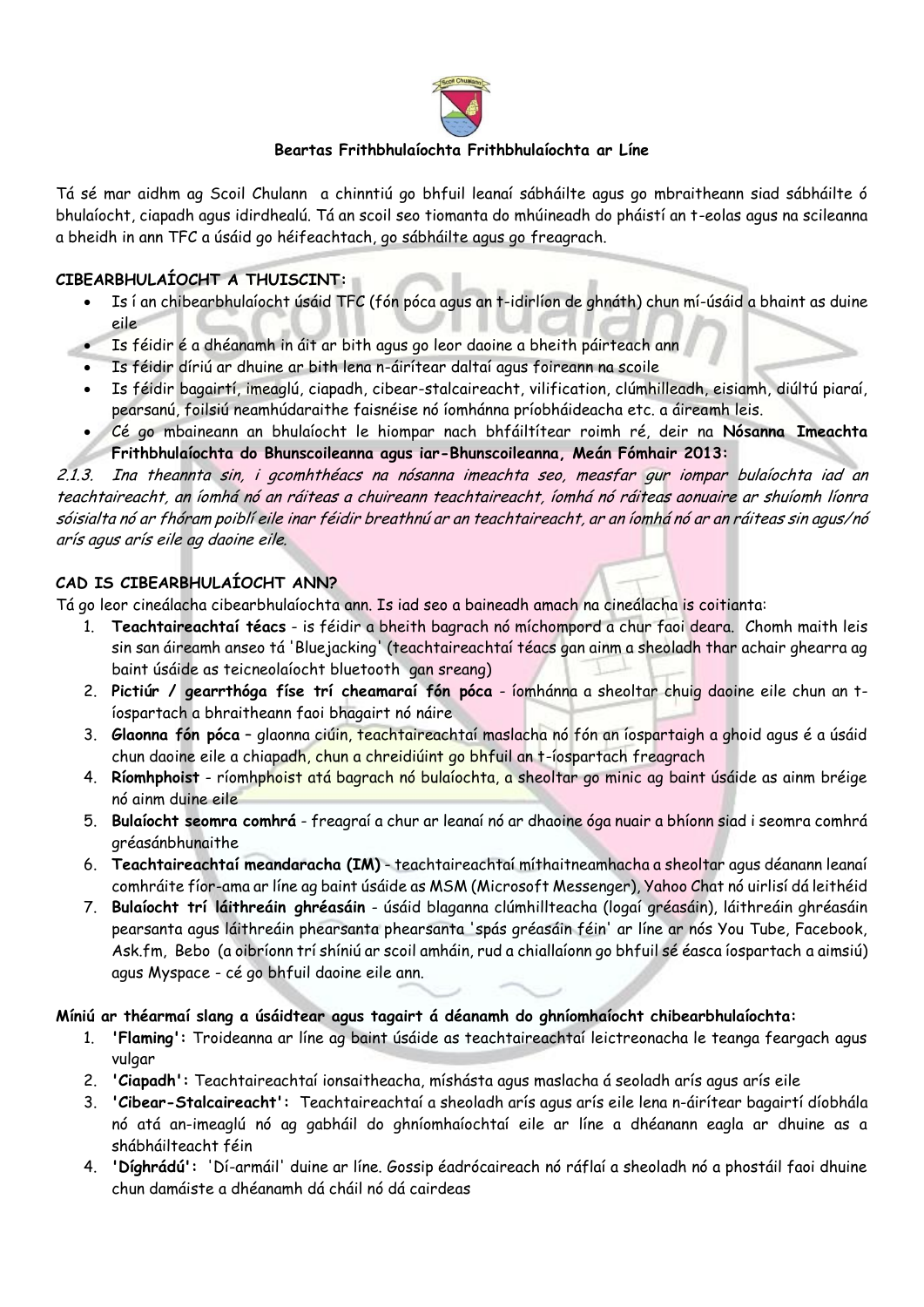- 5. **'Impersonation':** Ag ligean ar dhuine eile a bheith ina dhuine eile agus ábhar a sheoladh nó a phostáil ar líne a dhéanann duine éigin ag breathnú go dona, faigheann sí /dó i dtrioblóid nó i mbaol, nó a dhéanann damáiste di/a cháil nó a chairdeas
- 6. 'Outing**and Trickery':** Duine éigin a chleasú i nochtadh faisnéis rúnda nó náire a roinntear ansin ar líne
- 7. **'Eisiamh':** Duine a eisiamh d'aon ghnó ó ghrúpa ar líne, cosúil le 'liosta cairde'

Níl an liosta seo uileghabhálach agus leanann na téarmaí a úsáidtear ag athrú.

## **AIDHMEANNA BEARTAIS:**

- Chun a chinntiú go dtuigeann daltaí, baill foirne agus tuismitheoirí cad é an chibearbhulaíocht agus conas is féidir é a chomhrac
- Chun a áirithiú go n-aontaítear le cleachtais agus nósanna imeachta chun teagmhais chibearbhulaíochta a chosc
- Chun a áirithiú go ndéileálfar go héifeachtach agus go tapa le teagmhais thuairiscithe cibearbhulaíochta.

# **NÓSANNA IMEACHTA CHUN CIBEARBHULAÍOCHT A CHOSC:**

- Cuirfear an fhoireann, na daltaí, na tuismitheoirí agus an Bord Bainistíochta (BoM) ar an eolas faoi shaincheisteanna a bhaineann leis an gcibearbhulaíocht trí úsáid a bhaint as cleachtaí cuí múscailte feasachta
- Foghlaimeoidh daltaí faoi chibearbhulaíocht trí Oideachas Sóisialta, Pearsanta agus Sláinte (OSPS), tionóil, gníomhaíochtaí seachtaine cairdeas agus tionscadail churaclaim eile
- Rachaidh an scoil i mbun cainte chun ceardlann a éascú ar chibearbhulaíocht don 5ú agus don 6ú rang gach bliain. Beidh ranganna 1 go 6ú páirteach sa chlár 'Bulaíocht i gCíbear-Domhan'.
- Cabhróidh CPD foirne (Forbairt Ghairmiúil Leanúnach) le foghlaim faoi theicneolaíochtaí reatha
- Cuirfear eolas agus comhairle ar fáil do thuismitheoirí maidir le conas an chibearbhulaíocht a chomhrac
- Síneoidh daltaí conradh um Úsáid Inghlactha TFC (Teicneolaíocht Faisnéise agus Cumarsáide)
- Beifear ag súil go síneoidh tuismitheoirí conradh Um Úsáid Inghlactha TFC roimh chlárú agus a bhrí lena leanaí a phlé
- Iarrfar ar dhaltaí agus ar thuismitheoirí gach teagmhas cibearbhulaíochta a thuairisciú don scoil
- Déanfar imscrúdú, taifeadadh, stóráil i dtuairiscí uile na cibearbhulaíochta i agus faireachán a dhéanamh orthu go rialta
- Beidh feidhm ag nósanna imeachta inár bPolasaí Frithbhulaíochta scoile
- Déanfar teagmháil leis na póilíní i gcásanna ina bhfuil ábhar mídhleathach iarbhír nó amhrasta
- Déanfar athbhreithniú bliantúil ar an bpolasaí seo. Beidh daltaí, tuismitheoirí agus baill foirne páirteach in athbhreithniú agus athbhreithniú a dhéanamh ar an bpolasaí seo agus ar aon nós imeachta scoile gaolmhar

# **EOLAS DO DHALTAÍ:**

Má tá tú á bulaíocht ar an nguthán nó ar an Idirlíon:

- Cuimhnigh, ní bhíonn do locht riamh ar an mbulaíocht. Is féidir é a stopadh agus is féidir é a rianú de ghnáth.
- Ná déan neamhaird den bhulaíocht. Inis do dhuine a bhfuil muinín agat as, mar mhúinteoir nó tuismitheoir nó glaoigh ar líne chomhairle.
- Déan iarracht socair a choinneáil. Má tá eagla ort, déan iarracht é a thaispeáint chomh beag agus is féidir. Ná bí feargach, ní dhéanfaidh sé ach an duine bulaíocht is dóichí a leanfaidh tú ar aghaidh.
- Ná tabhair amach do shonraí pearsanta ar líne má tá tú i seomra comhrá, ná rá cá bhfuil cónaí ort, an scoil a théann tú chuig, do sheoladh ríomhphoist etc. Is féidir leis na rudaí seo go léir cabhrú le duine atá ag iarraidh dochar a dhéanamh duit pictiúr a thógáil fút.
- Coinnigh agus sábháil aon ríomhphoist bhulaíochta, teachtaireachtaí téacs nó íomhánna. Ansin is féidir leat iad a thaispeáint do thuismitheoir nó do mhúinteoir mar fhianaise.
- Más féidir leat, tabhair nóta faoin am agus seoladh teachtaireachtaí nó íomhánna bulaíochta dáta, agus tabhair faoi deara aon sonraí faoin seoltóir
- Tá go leor comhairle ar líne ann maidir le conas freagairt don chibearbhulaíocht. Mar shampla Ie.reachout.com agus www.wiredsafety.org roinnt leideanna úsáideacha.